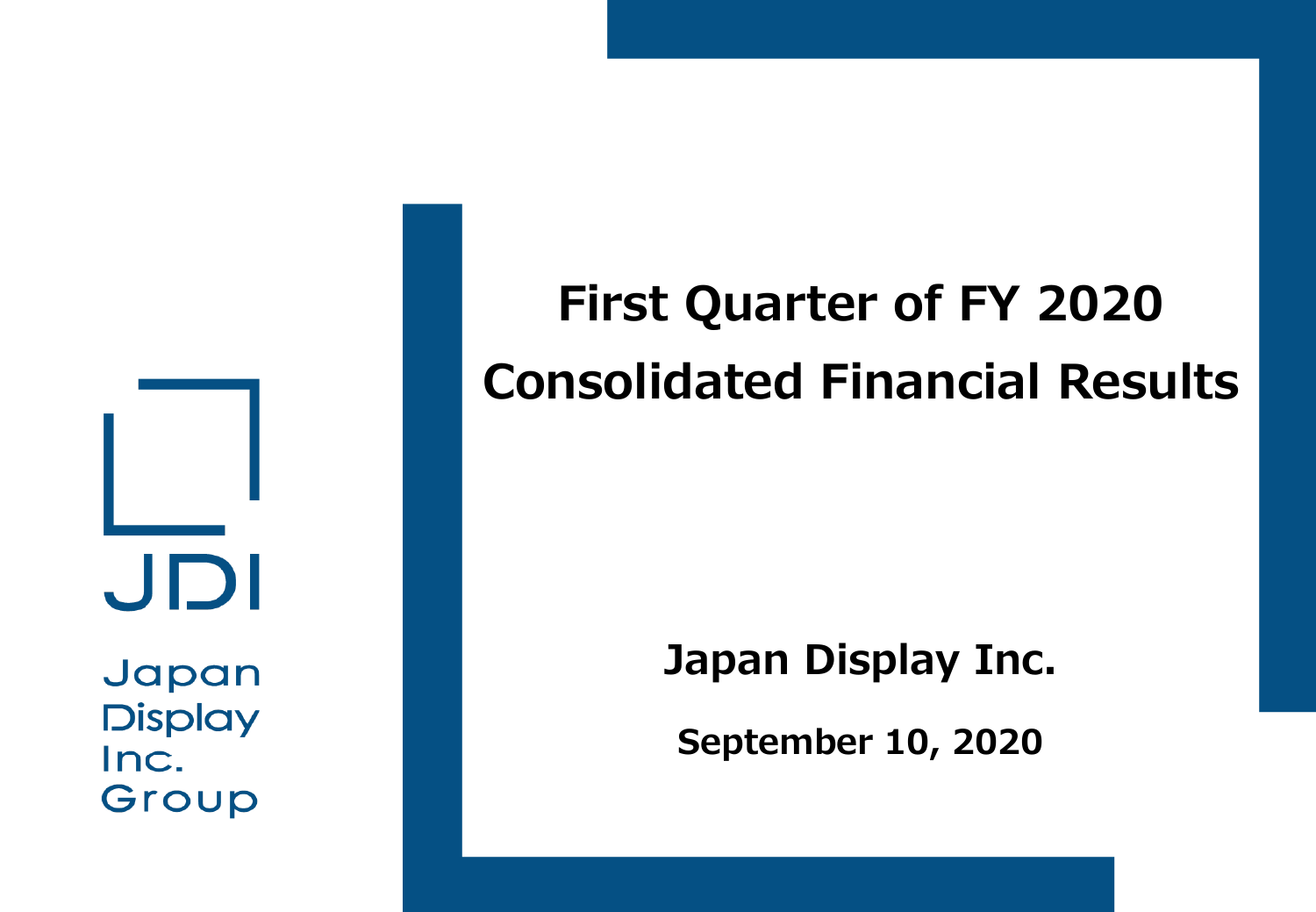## **Highlights**

- **Equity finance from Ichigo Trust: Total of JPY 110.8bn** (Note 1) **Issuance of Class B & Class D preferred shares, stock acquisition rights for Class E preferred shares**
	- ✓ **Capital improvement**
	- ✓ **Secure large-scale funding for a growth strategy as a going concern**

#### ■ Hakusan Plant transfer: Total transfer price of JPY 71.3bn (Note 2)

- ✓ **Reduces costs**  - - - - - - **About JPY 8bn/year**
- ✓ **Reduces liabilities (advances received)**  - **JPY 74.3bn**
- ✓ **Disposes of non-operating assets**  - - - **JPY 50.2bn**
- ✓ **Gains from transfer**  - - - - - - - **≧ JPY 15.9 bn**



#### ■ Production & sales conditions

- ✓ **Production: Significant recovery from the impact of coronavirus constraints**
- ✓ **Sales: Sales of automotive products dropped sharply in 1Q, but demand is recovering steadily. 2H demand for smartphone displays requires caution.**

<sup>(</sup>Note 1) Class B preferred shares were issued in March 2020. Class D preferred shares and the stock acquisition rights, the underlying shares of which are Class E preferred shares, were issued on August 2020. (Note 2) Base dates and FX rates related to the transfer are shown on page 7.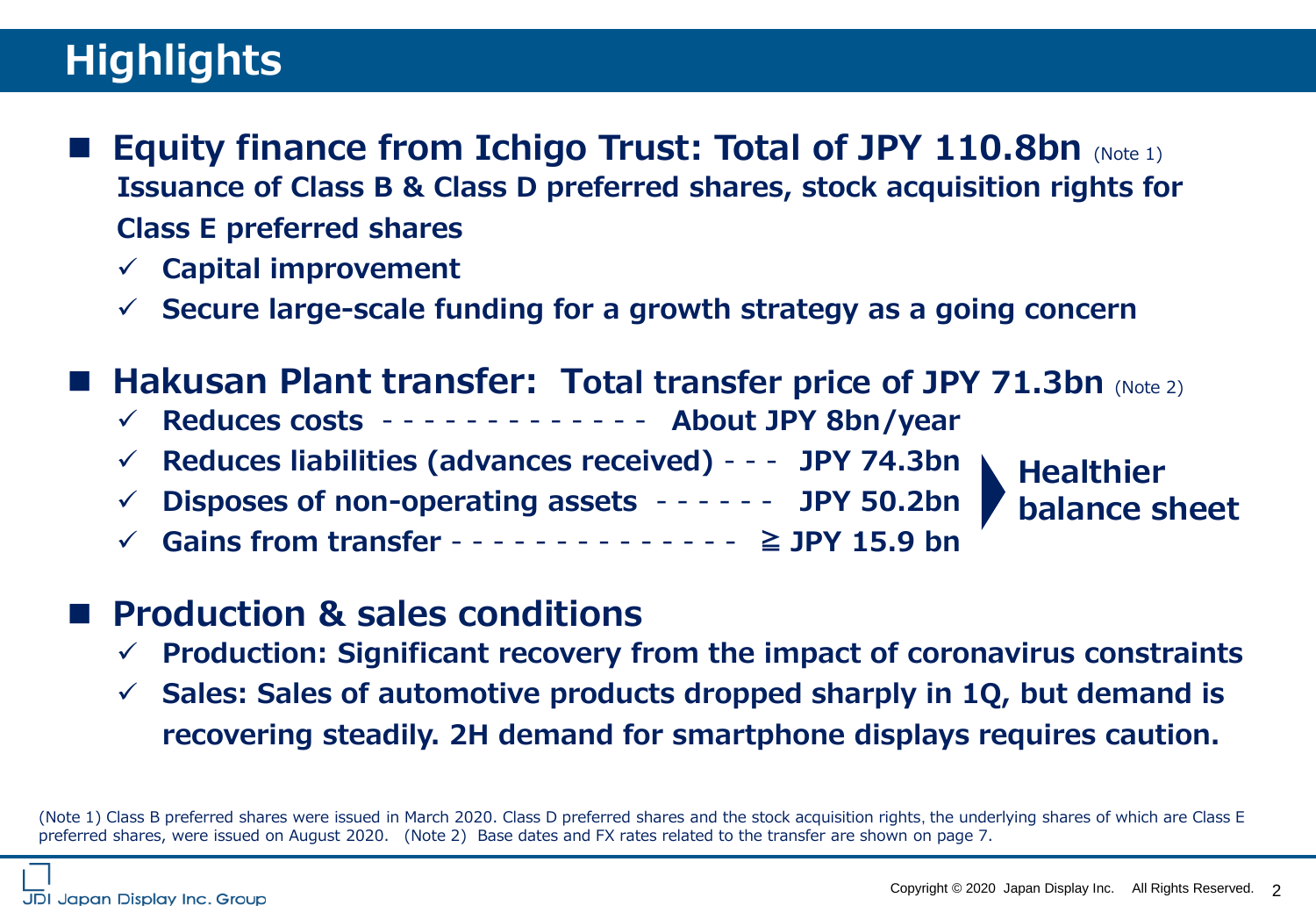#### **2020 First Quarter Summary**

**Fell within range of June 30 estimates** 

#### **■ YoY comparison**

- ✓ **Sales mostly unchanged**
- ✓ **Based on structural reforms and cost reductions etc., achieved a gross profit turnaround, operating losses improved by JPY 20.1bn and EBITDA by JPY 17.0bn**

|                         | <b>FY 19</b> | <b>FY 20</b> | <b>FY 20</b>     | <b>FY 19</b> |
|-------------------------|--------------|--------------|------------------|--------------|
|                         | 1Q           | 1Q           | $Q1$ (6/30 est.) | 4Q           |
| Net sales               | 90.4         | 88.0         | 85.0-89.0        | 116.2        |
| Gross profit (loss)     | (16.8)       | 1.0          |                  | 3.4          |
| Operating income (loss) | (27.1)       | (7.0)        | $(7.0)-(9.0)$    | (5.9)        |
| Net income (loss)       | (78.9)       | (16.3)       |                  | 9.5          |
| <b>EBITDA</b>           | (20.2)       | (3.2)        |                  | (2.0)        |

(Billion Yen)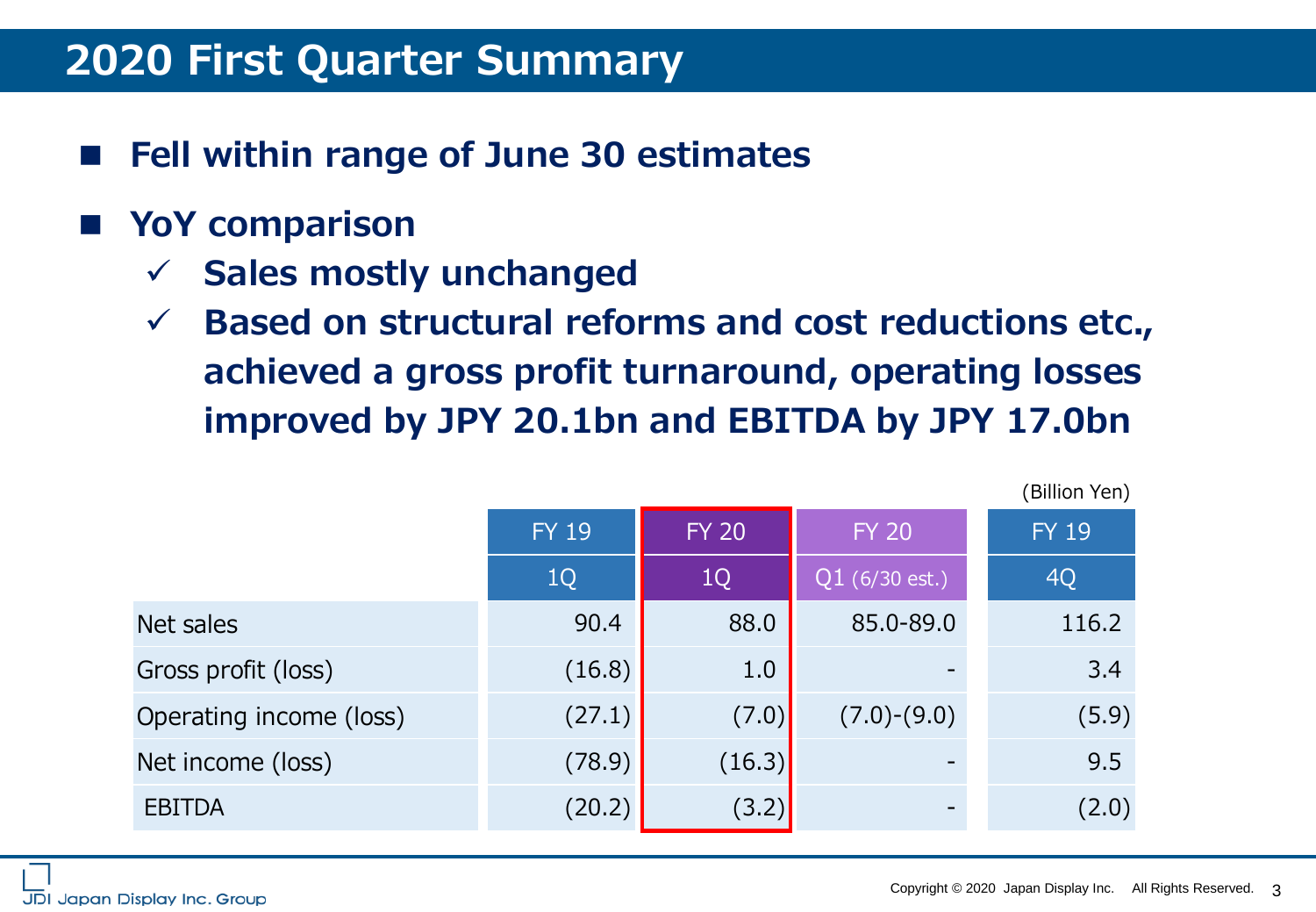### **Quarterly Sales by Category**

#### **Quarterly net sales Sales by category Sales by category**



#### **■ Mobile (US/Europe: JPY 55.4bn, China/other: JPY 6.3bn, +15% YoY)**

Sales were weak due to greater customer adoption of OLED & lower demand caused by coronavirus. Expect a QoQ sales increase in 2Q but requires caution for 2H demand.

#### ■ Automotive (JPY 14.8bn, -42% YoY)

Display demand fell due to a major adjustment in automobile production, causing an unprecedented sales decline, but expect recovery from 2Q.

#### ■ Non-mobile (JPY 11.5bn, +3% YoY)

Delayed recovery of back-end mfg & a sharp drop in display demand for digital still cameras were partially offset by strong demand for notebook PCs, wearables and VR. Expect improvement from 2Q on increase in wearables.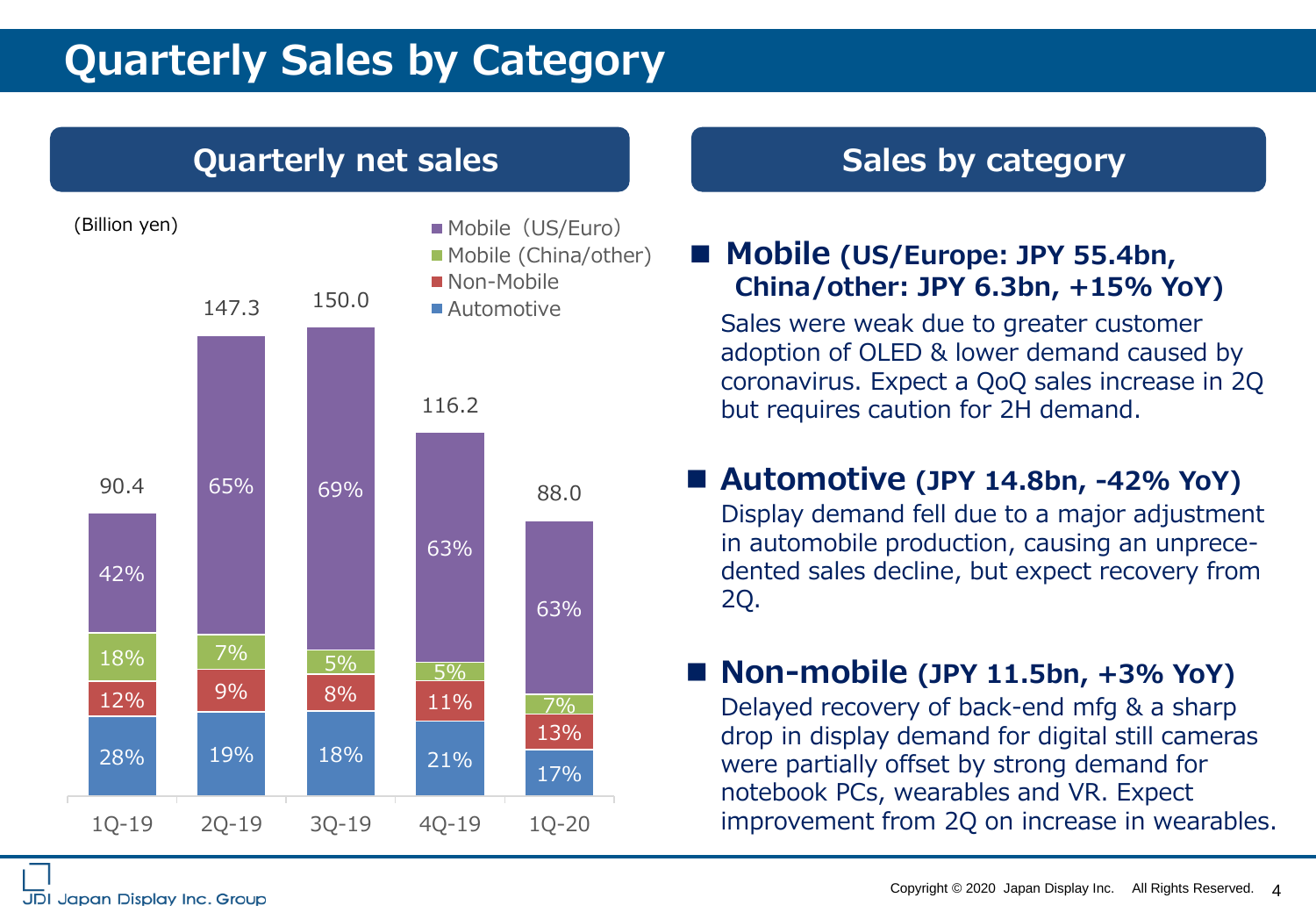### **1Q-FY20 Operating Results**

(Billion yen)

|                                                           | 1Q-FY19 | <b>1Q-FY20</b> | YoY Chg. | 4Q-FY19 | QoQ Chg. |
|-----------------------------------------------------------|---------|----------------|----------|---------|----------|
| Net sales                                                 | 90.4    | 88.0           | (2.4)    | 116.2   | (28.2)   |
| Cost of sales                                             | 107.2   | 87.0           | (20.2)   | 112.9   | (25.9)   |
| Gross profit (loss)                                       | (16.8)  | 1.0            | $+17.8$  | 3.4     | (2.3)    |
| SG&A                                                      | 10.3    | 8.0            | (2.2)    | 9.3     | (1.2)    |
| Operating income (loss)                                   | (27.1)  | (7.0)          | $+20.1$  | (5.9)   | (1.1)    |
| Net non-op. income (expenses)                             | (4.1)   | (1.8)          | (2.3)    | (5.2)   | (3.4)    |
| Ordinary income (loss)                                    | (31.2)  | (8.8)          | $+22.4$  | (11.1)  | $+2.3$   |
| Net extraordinary income (loss)                           | (47.7)  | (7.2)          | $+40.5$  | 22.0    | (29.2)   |
| Income (loss) before income taxes                         | (78.9)  | (16.0)         | $+63.0$  | 10.9    | (26.9)   |
| Net income (loss) attributable to<br>owners of the parent | (78.9)  | (16.3)         | $+62.6$  | 9.5     | (25.8)   |
| <b>EBITDA</b>                                             | (20.2)  | (3.2)          | $+17.0$  | (2.0)   | (1.2)    |
| Avg. FX rate (JPY/USD)                                    | 109.9   | 107.6          |          | 108.7   |          |
| Q-End FX rate (JPY/USD)                                   | 107.8   | 107.7          |          | 108.8   |          |

Major extraordinary profit: Reversal of business structure improvement expenses (JPY 0.7bn) Major extraordinary loss: Business structure improvement expenses (related to the transfer of the Hakusan Plant) (JPY 7.6bn)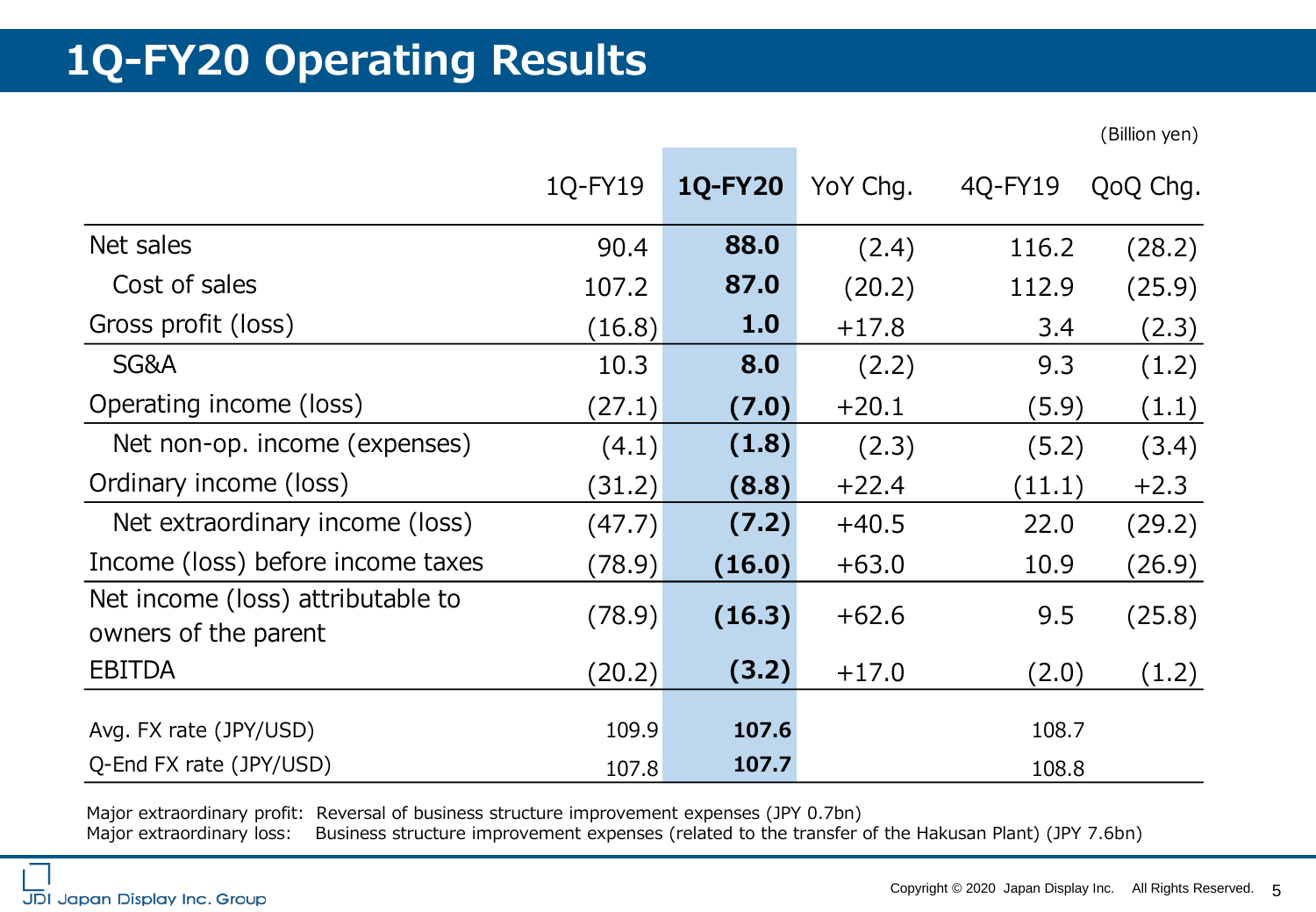### **1Q-FY20 Operating Profit Change Factors**

(Billion yen)

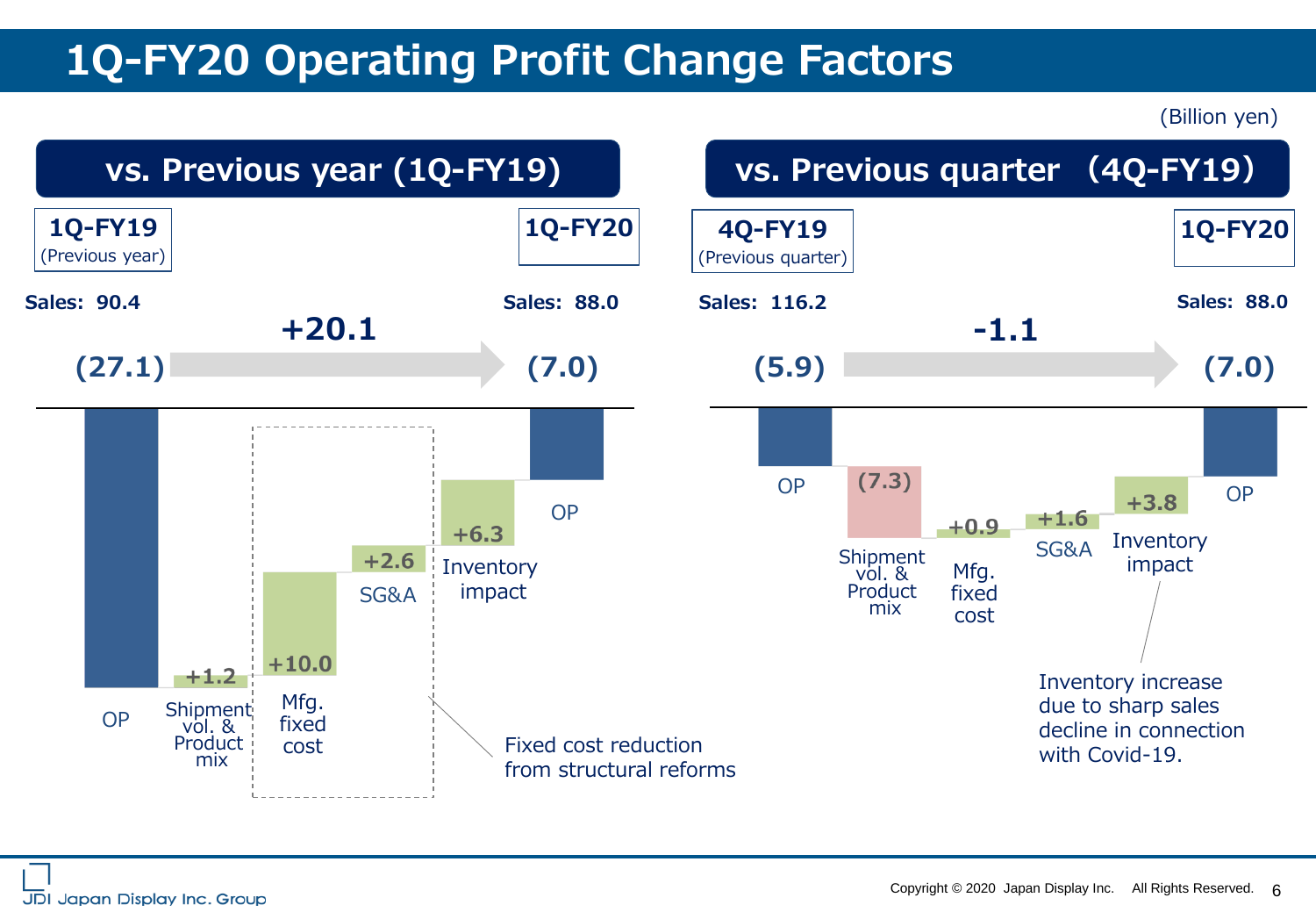#### **Hakusan Plant Transfer (contract finalized, delivery of assets by end-October)**

**Hakusan Plant transfer to reduce costs & lead to healthier balance sheet. Will continue development & mfg. of high value-added products at Mobara Plant, a key facility**

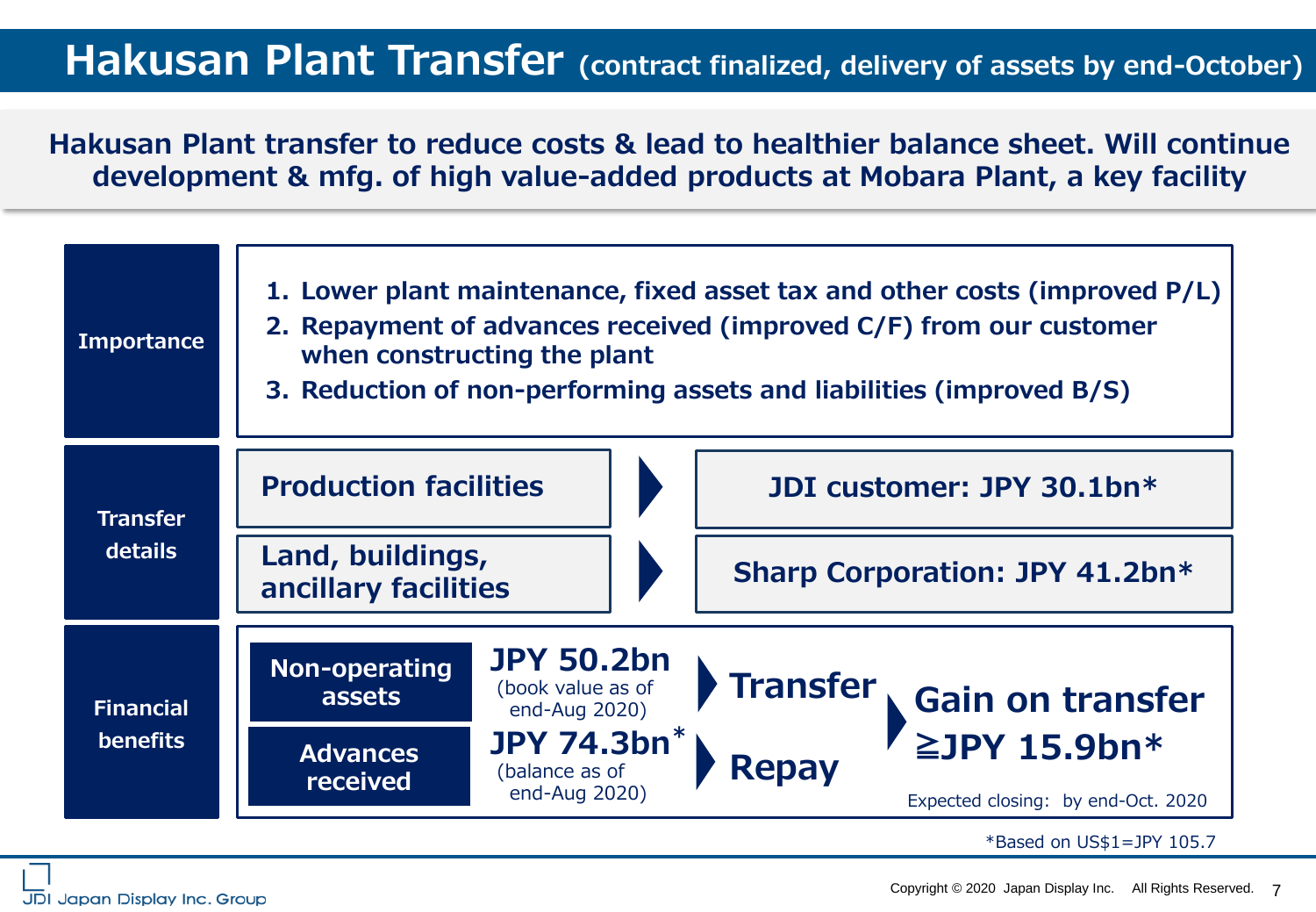### **Completion of Additional Financing from Ichigo Trust**

#### **Equity financing following the third-party allotment of preferred shares in March secured large-scale funding to pursue growth strategy as a going concern**

|                                       | <b>Payment date</b>                                  | <b>August 28, 2020</b>                                                                                                                                                                                                        |  |  |
|---------------------------------------|------------------------------------------------------|-------------------------------------------------------------------------------------------------------------------------------------------------------------------------------------------------------------------------------|--|--|
| <b>Class D</b><br>preferred           | <b>Number of new</b><br>shares issued                | Class D preferred shares 500 shares<br>@ JPY 10,000,000/share                                                                                                                                                                 |  |  |
| <b>shares</b>                         | <b>Amount of</b><br>proceeds                         | <b>JPY 5,000,000,000</b><br>Amount of capital increase: JPY 2.5bn<br>Amount of capital reserve increase: JPY 2.5bn                                                                                                            |  |  |
|                                       | <b>Allotment date</b>                                | <b>August 28, 2020</b>                                                                                                                                                                                                        |  |  |
| 12th series                           | Number of<br>potential shares<br>due to the issuance | <b>Class E preferred shares 5,540 shares</b><br>@ JPY 10,000,000/share                                                                                                                                                        |  |  |
| <b>stock</b><br>acquisition<br>rights | <b>Amount of</b><br>proceeds                         | <b>JPY 55,400,000,000</b><br>Proceeds from issuance of the stock acquisition rights: JPY 0<br>Proceeds from exercise of the stock acquisition rights: JPY 55.4bn                                                              |  |  |
|                                       | <b>Exercise period</b>                               | (JPY 13.85bn)<br>$(1)$ Oct. 1, 2020 – Sep. 30, 2023<br>Jan. 1, 2021 - Dec. 31, 2023<br>(JPY 13.85bn)<br>(2)<br>April 1, 2021 - March 31, 2024<br>(JPY 13.85bn)<br>(3)<br>July 1, 2021 - June 30, 2024<br>(JPY 13.85bn)<br>(4) |  |  |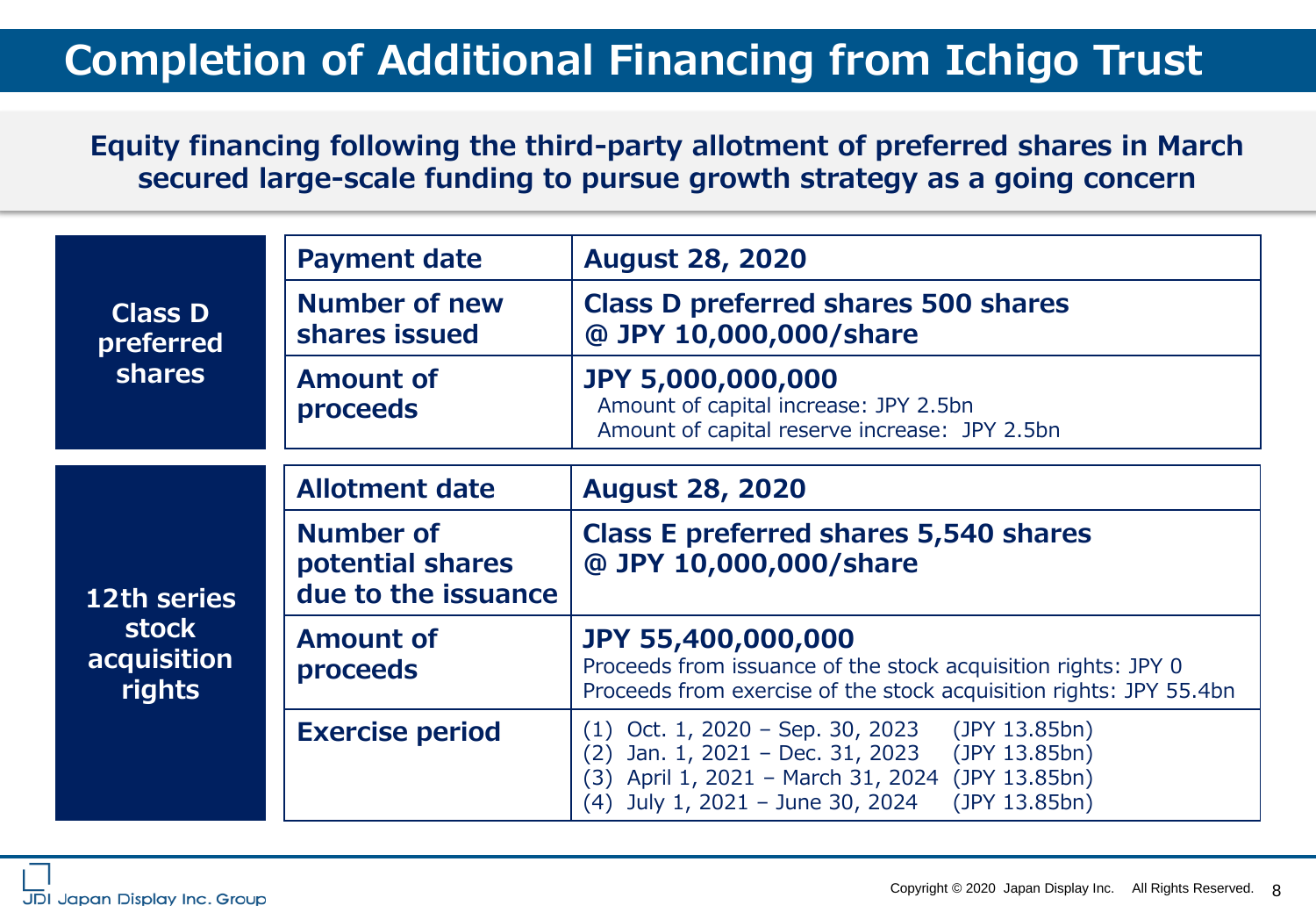### **Outlook for FY 2020**

#### **Minimize the impact of Covid-19 & rebuild earnings base to recoup earnings and grow**

#### **■ FY20 outlook**

**Net sales: Down 15-25% vs. FY19** (JPY 504bn) (6/30 forecast was "down 15-20%")

Demand for auto displays recovering from 2Q. 2H smartphone requires caution.

**OP: Aim for sales recovery and further cost reductions**

**Financial: Improve BS, PL, CF by additional financing from Ichigo Trust and Hakusan Plant transfer proceeds**

(JPY billion)

| <b>CAPEX and R&amp;D</b> |             |             | (JPY bn)                          |
|--------------------------|-------------|-------------|-----------------------------------|
|                          | <b>FY19</b> | <b>FY20</b> | <b>FY20</b>                       |
|                          | (Act.)      |             | $(6/30 \text{ est.})$ (9/10 est.) |
| Capex                    | 16.1        | 13.9        | 12.8                              |
| Dep. & amort.            | 20.7        | 18.2        | 16.8                              |
| R&D                      | 10.3        | 9.8         | 9.0                               |

**Drastic cost reductions to lead to increased efficiency in capital expenditures and R&D.**

#### **■2Q-FY20 Est.**

|                  |                  | . <b>.</b>    |
|------------------|------------------|---------------|
|                  | 2Q-FY19 (Actual) | 2Q-FY20 (Est) |
| Net sales        | 147.3            | 110.0-120.0   |
| Operating profit | (8.1)            | $(3.0)-0.0$   |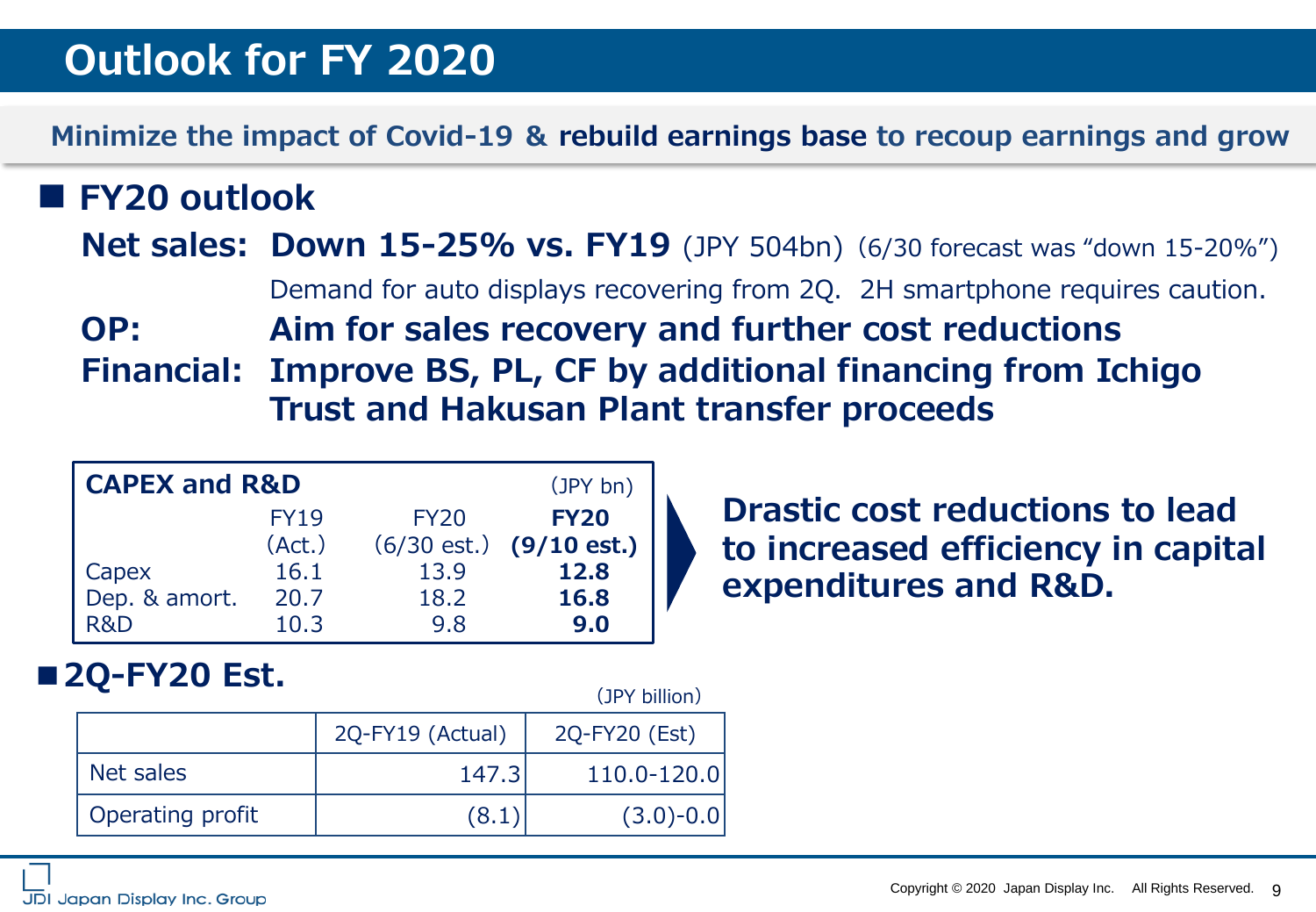### **Go back to basics, take pride as a "technology company" & regain "added value"**

## **Strengthen governance**

Applying global best practices, increase internal awareness of governance priorities, transition to a company w/committees (nominating etc.) & strengthen internal controls

## **Rebuild the earnings base**

Optimize assets, strengthen cost competitiveness, diversify the supply chain

## **From "capital investment" to "R&D" company**

Strategic use of our rich IP resources\* \*US registered patent holdings: 5,252 (as of June 1, 2020, including joint applications)

## **Establish a new revenue source**

**Venture into healthcare by engaging the current/post Covid-19 society** Break free from the "one-horse" display business, apply core technologies to the healthcare field and form unique product groups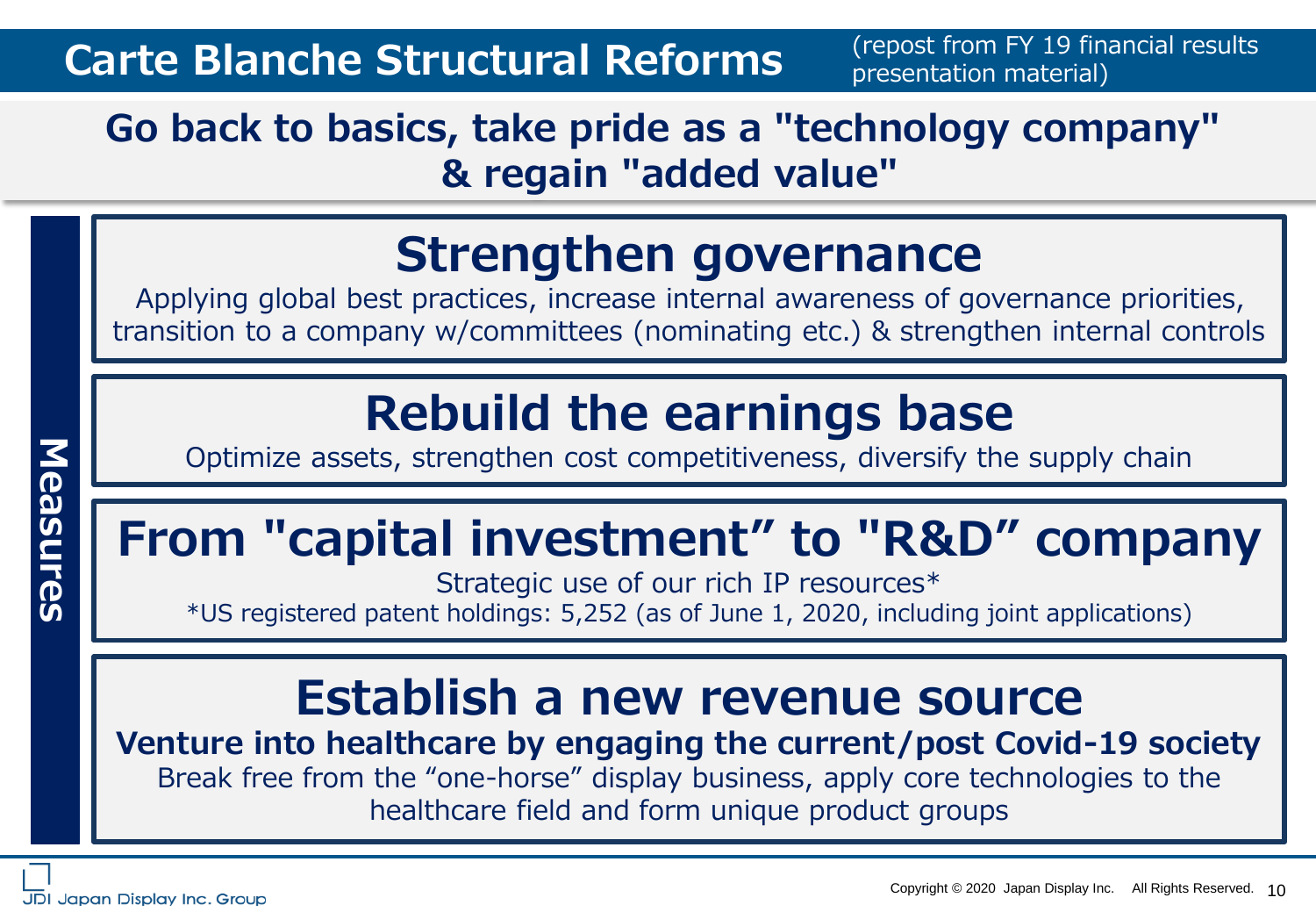### **Progress of Carte Blanche Structural Reforms**

### **Strengthen governance**

### **Rebuild the earnings base**

- **Based on a resolution approved at the AGM, transitioned in Aug. 2020 to a company with committees (nominating etc.) having strong oversight functions & with a majority of outside directors.**
- **According to report by the newly created "Governance Improvement Committee," which has a majority of outside members, is taking action to strengthen and improve JDI's governance system and changing / improving awareness of management & employees in line with the "Improvement Report."**
- **As an urgent action in response to Covid-19, continuing rigorous cost reductions and reviewing all investment and fixed/variable costs without exception**
- **Concluded Hakusan Plant transfer agreement with support from the customer, which will enable drastic and fundamental fixed-cost reductions and balance sheet/cash flow improvement**
- **Supply chain diversification on the table in anticipation of the aftereffects of Covid-19 and geopolitical risk, including reshoring**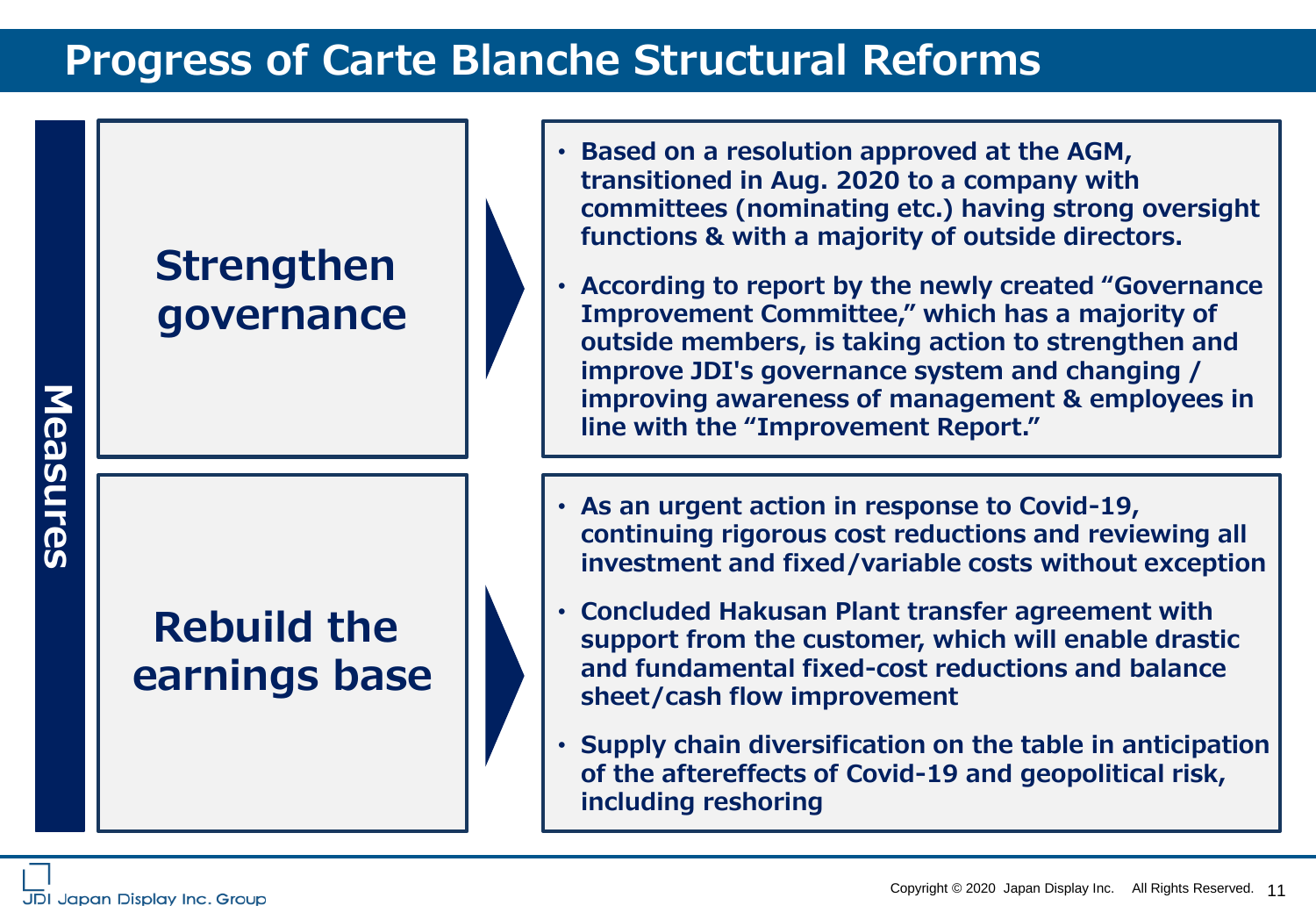### **Progress of Carte Blanche Structural Reforms**

### **From "capital investment" to "R&D" company**

### **Establish a new revenue source**

- **OLED: Rigorously pursue low-power consumption, long-life and high resolution displays by further leveraging our custom OLED technology**
- **LCD: Develop displays that can be used for hygienic applications by using transparent display and touchless hovering technology**
- **IP: Proactively & strategically utilize deep intellectual property resources, including legal steps, for corporate value improvement**
- **OLED: Achieved higher yield and stable production for current products. Aiming for further improvement as a core business**
- **Medical: Gradually expanding product lineup for medical and broadcasting applications that support ophthalmology and neurosurgical procedures** (30" 8K sample shipment have started, mass production scheduled for 2021.) **Examining whole human genome business.**
- **Security: Obtained US FBI certification\* and started mass production of high security fingerprint sensor modules. Scheduled to be sold in Europe and US.**  \*Personal Identity Verification

**Measures**

Measures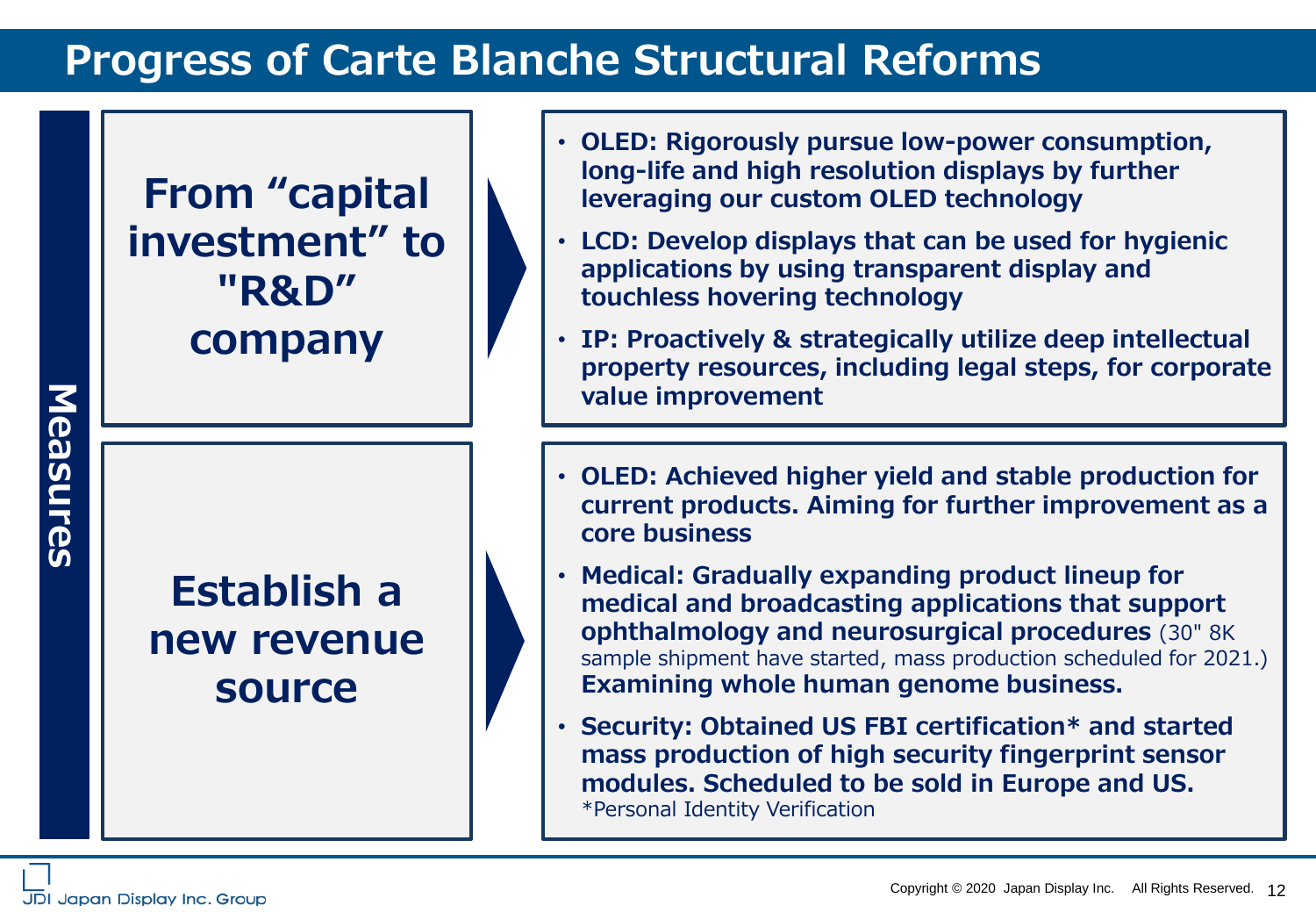# **Appendix**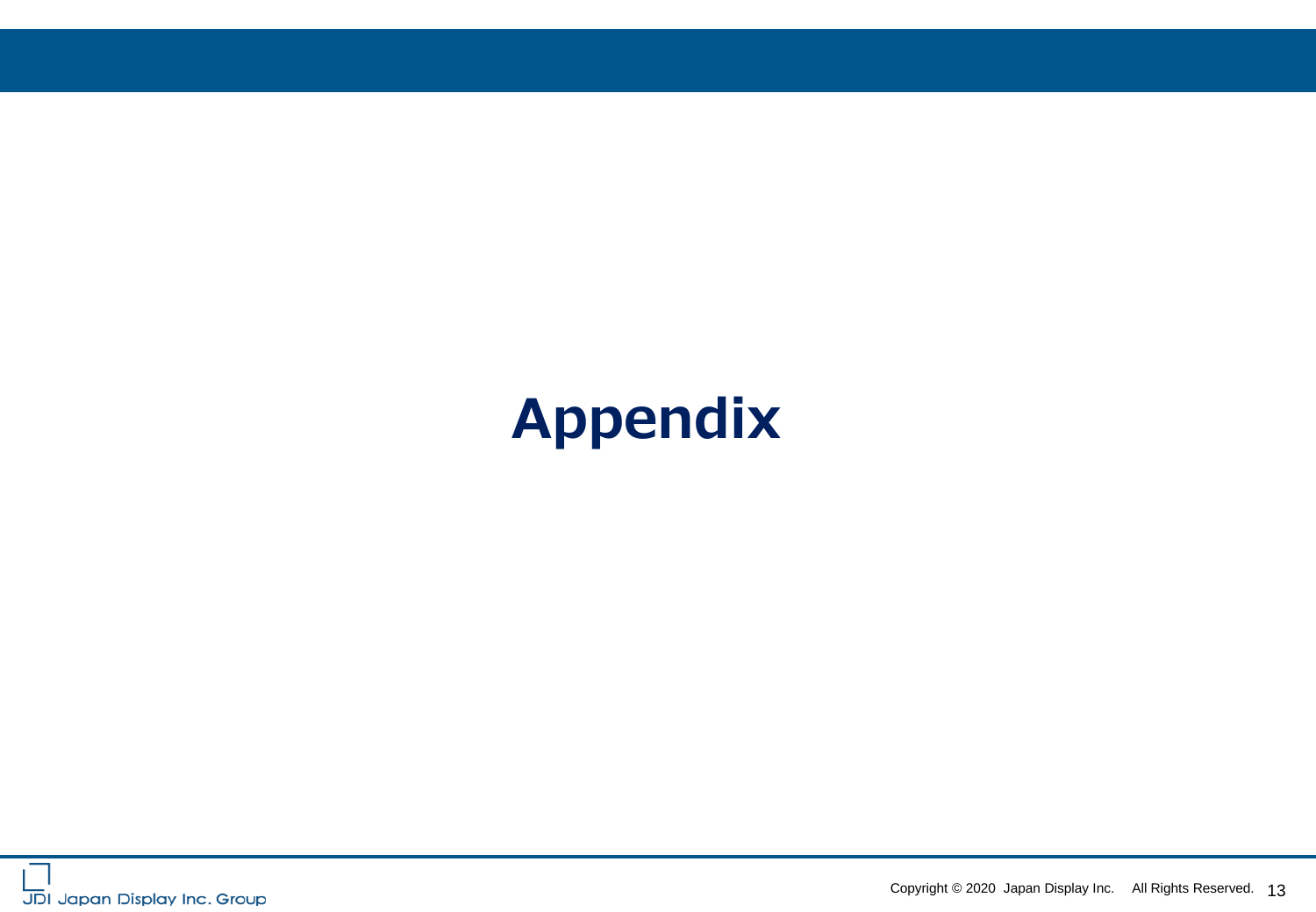#### **Recent Technology Development Announcements**

#### **Creating new products by applying core technologies to new business fields such as healthcare and security**

#### *July 29 2020 release*

**SID DISPLAY WEEK 2020 Hover displays exhibited**

#### *July 31 2020 release*

**Development of a 30.2-inch 8K4K LCD (292ppi)**

#### *Aug 24 2020 release*

US FBI PIV-certified **Mass production begins of capacitance glass fingerprint sensors**



JDI's in-cell hovering technology enables touchless input/output of information and robust visibility.

Ideal for facilities used by the general public and environments where strict public health controls are required.

A world-class high-brightness model (1,000 cd/m2) and wide-color gamut model (BT2020, 90% coverage) are available and ideally suited to a variety of applications.

These displays can be used in medicaluse applications in ophthalmology and neurological surgery that require highprecision displays and for broadcasting station and image editing applications.



Working with Image Match Design Inc. (iMD), a Taiwanese fingerprint sensor maker, JDI has developed and massproduced two products that have been  $PIV$ -certified<sup> $(1)$ </sup> by the US FBI.

JDI supplies sensor glass substrates while iMD manufactures and sells modules. JDI also plans to sell modules in Europe and the US through its sales network.

\*1 Personal Identity Verification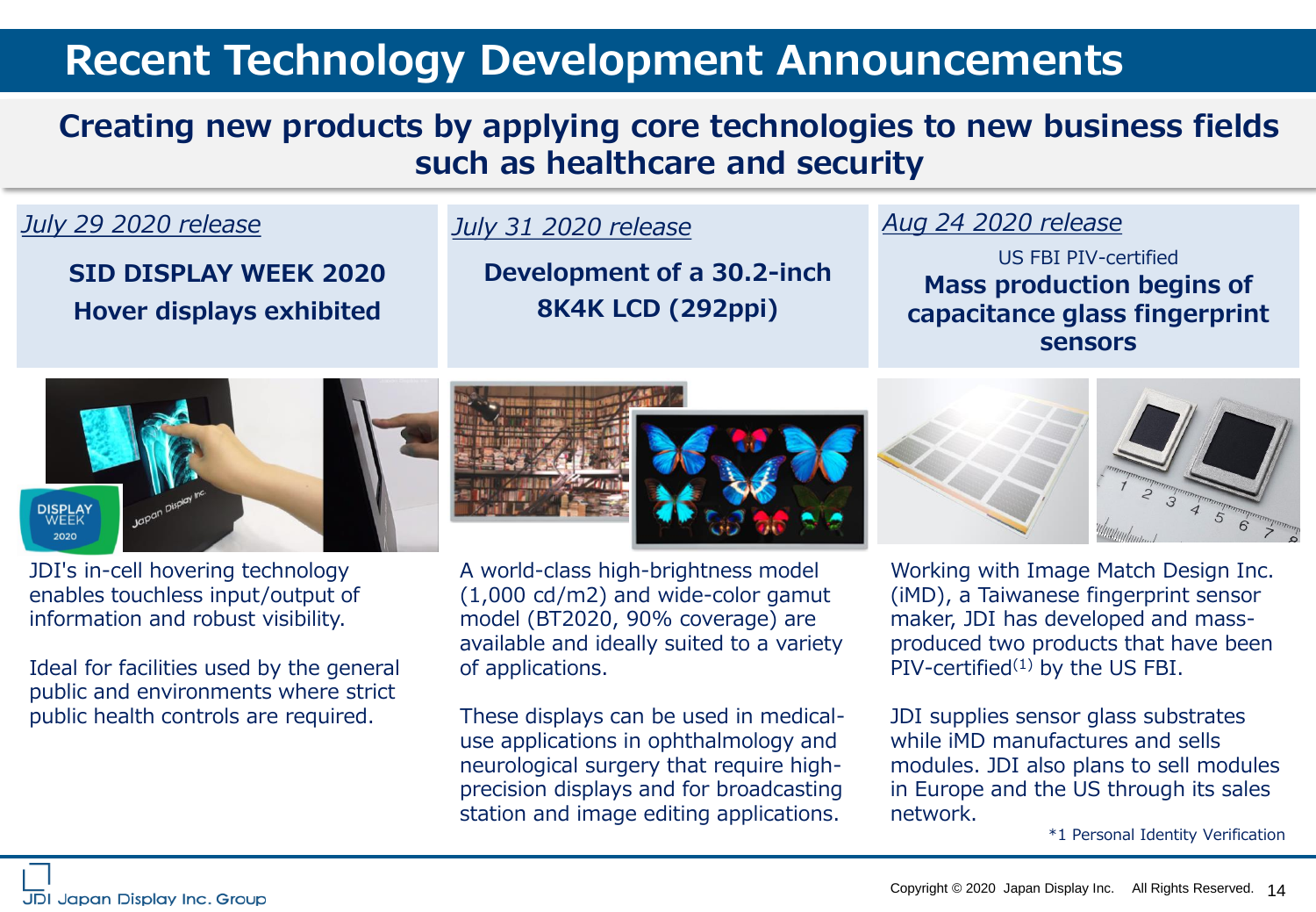### **Strengthen Governance**

**Thoroughly analyze the causes of inappropriate accounting, prevent recurrence and improve governance. Implement improvement measures based on improvement reports**



JDI Japan Display Inc. Group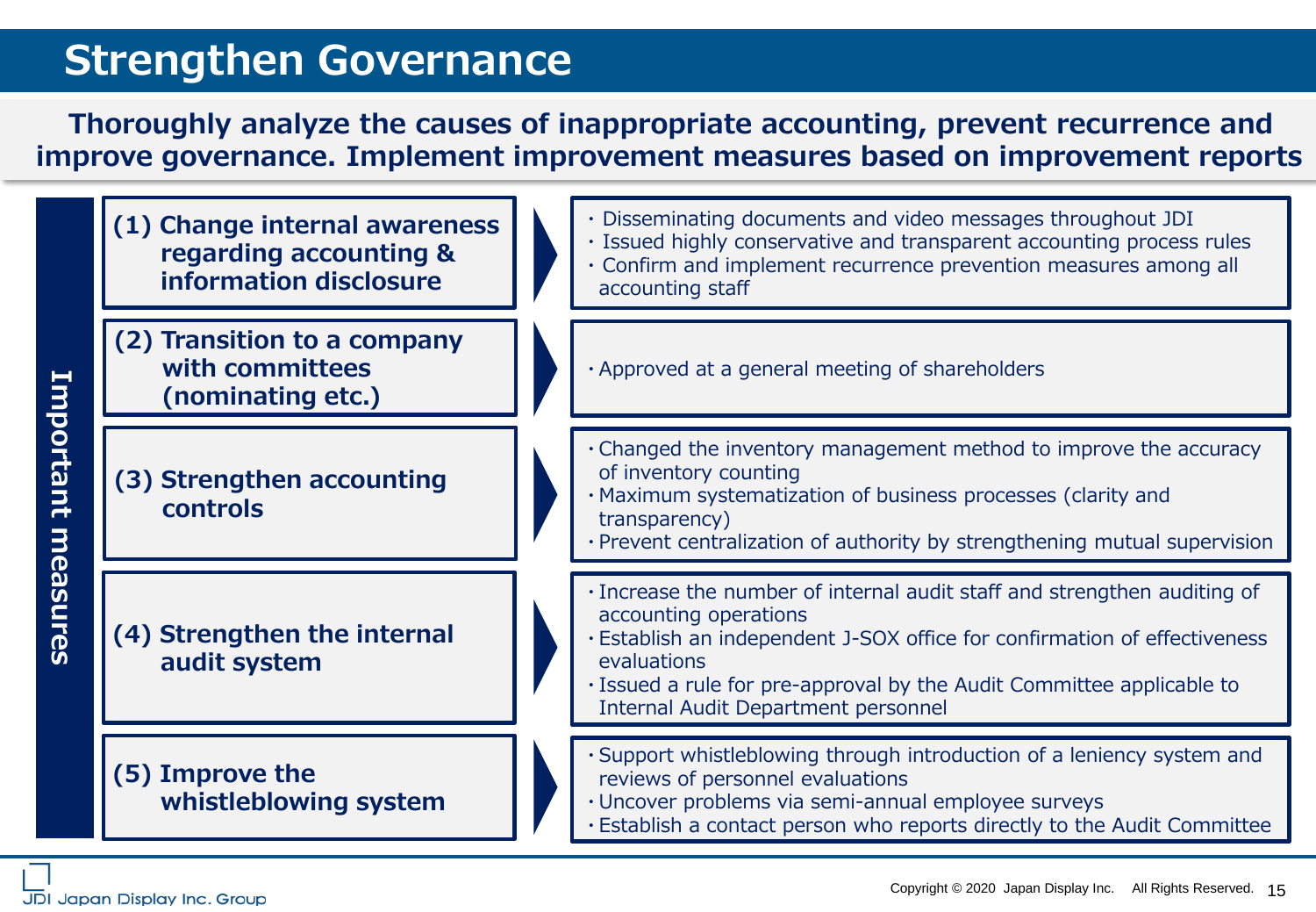|                             |                | (Billion yen) |
|-----------------------------|----------------|---------------|
|                             | March 31, 2020 | June 30, 2020 |
| Cash and deposits           | 66.7           | 45.2          |
| Accounts receivable - trade | 70.9           | 38.2          |
| Accounts receivable - other | 48.1           | 36.0          |
| Inventories                 | 39.1           | 47.1          |
| Other                       | 4.6            | 7.3           |
| Total current assets        | 229.4          | 173.7         |
| Total non-current assets    | 160.3          | 157.0         |
| Total assets                | 389.7          | 330.8         |
| Accounts payable - trade    | 89.3           | 60.0          |
| Interest-bearing debt       | 98.0           | 97.5          |
| Advances received           | 89.1           | 82.6          |
| Other liabilities           | 59.9           | 53.6          |
| <b>Total liabilities</b>    | 336.4          | 293.6         |
| Total net assets            | 53.4           | 37.1          |
| Shareholders' equity ratio  | 13.1%          | 10.5%         |